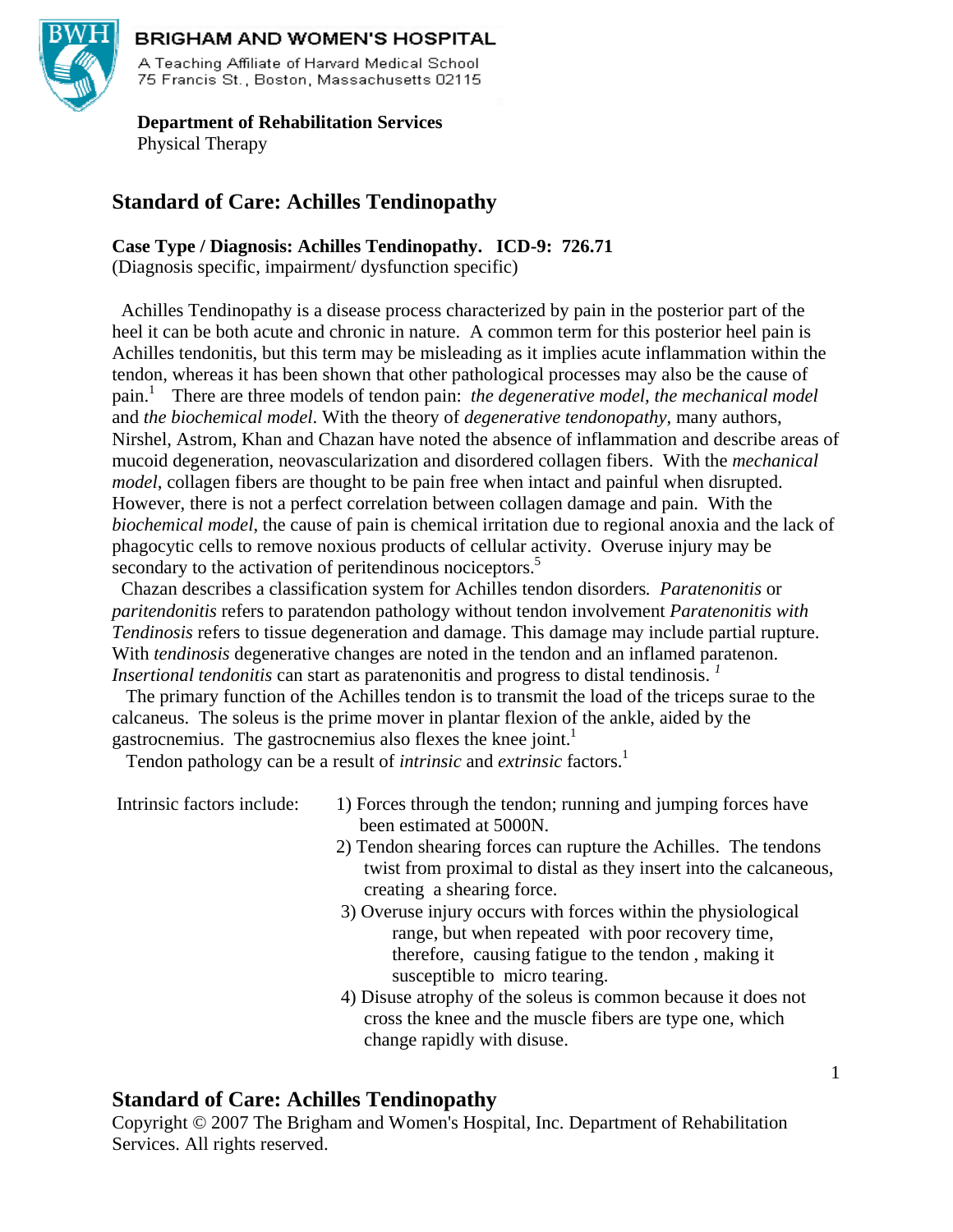- 5) Sudden loading of excessive force, especially with eccentric motion, can cause damage.
- 6) Excessive pronation, either early, late or increased allow internal rotation of the tibia, thus moving the Achilles medially, creating a whipping action.
- 7 Poor flexibility to gastrocnemius and soleus increase the strain to the tendon and can result in micro tearing.
- 8) Muscle weakness of the gastrocnemius and soleus will result in micro tears and inflammation to the Achilles tendon.
- 9) Joint restriction of the talocrural or subtalar joints, pes cavus or obesity lead to decreased shock absorption or poor ability to adapt to uneven terrain.
- 10) Systemic disease, such as diabetes, lupus, gout, psoriatic arthritis and Reiter's disease are all related to weakness within the tendon structure.
- 11)Corticosteriod injections may be a cause of rupture and there is controversy with its use.

Extrinsic factors include:

- 1) Training errors
- 2) Poor footwear-too small, worn-out, poor heel counter for rear foot stability and poor shock absorption
- 3) Running on unyielding or uneven surfaces
- 4) A direct blow to the tendon can also cause rupture.

### **Indications for Treatment:**

Increased Pain Impaired ROM Impaired Gait Impaired Functional mobility and/ or ADLs. Impaired ability to perform fitness activity/sport

#### **Contraindications / Precautions for Treatment:**

Modes of exercise should be chosen to minimize pain. See appropriate modalities procedures. Recent Cipro (Fluroquinalone) dosing<sup>4</sup>

### **Standard of Care: Achilles Tendinopathy**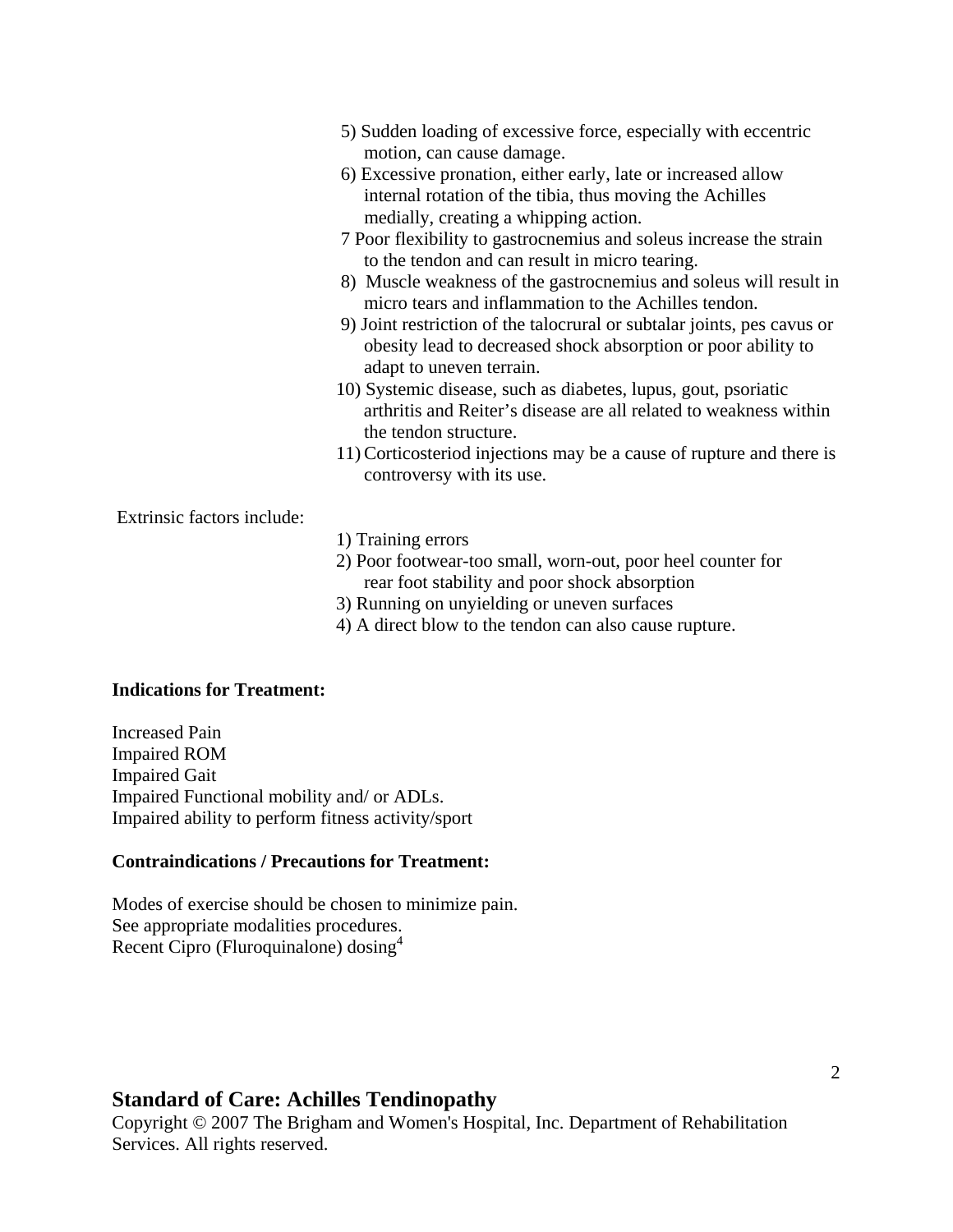### **Examination:**

Medical History: Review patient's medical history questionnaire and medical history reported in LMR computer system. Review any diagnostic imaging, tests, or work up listed under longitudinal medical record and centricity. Ask about possible trauma or history of fractures. Review footwear history and training schedule.

History of Present Illness: Most common complaint is of retrocalcaneal heel pain.

Social Hx: Frequently found in runners, ballet dancers, basketball players, and those involved in jumping and racquet sports.

Medications: non-steroidal anti-inflammatory medications and corticosteroids.

Examination (Physical / Cognitive / applicable tests and measures / other):<br>This section is intended to capture the minimum data set and identify specific circumstance(s) that might require additional tests and measures.

Pain: measured on the VAS scale; note activities that increase symptoms, decrease symptoms, and the location of symptoms. Often with push off phase of gait, running, jumping, toe raises to reach up to a high shelf and stairs.

### Postural assessment:

- 1. Pes planus/ pes cavus
- 2. Calcaneal alignment varum or valgum
- 3. Hallux valgum/ rigidis
- 4. Leg length discrepancy/ pelvic rotation

Manual strength testing:

- 1. Manual muscle testing
- 2. Endurance testing

### ROM:

- 1. Identify tight ankle muscles
- 2. Capsular mobility-knee, talocrural, subtalar and tarsals
- 3. Contractures- knee and ankle

Functional Test:

- 1. Lower extremity functional scale for outcome testing.
- 2. Functional mobility: Pain with weight bearing, prolonged standing, transfers, walking, running and stair climbing.

## **Standard of Care: Achilles Tendinopathy**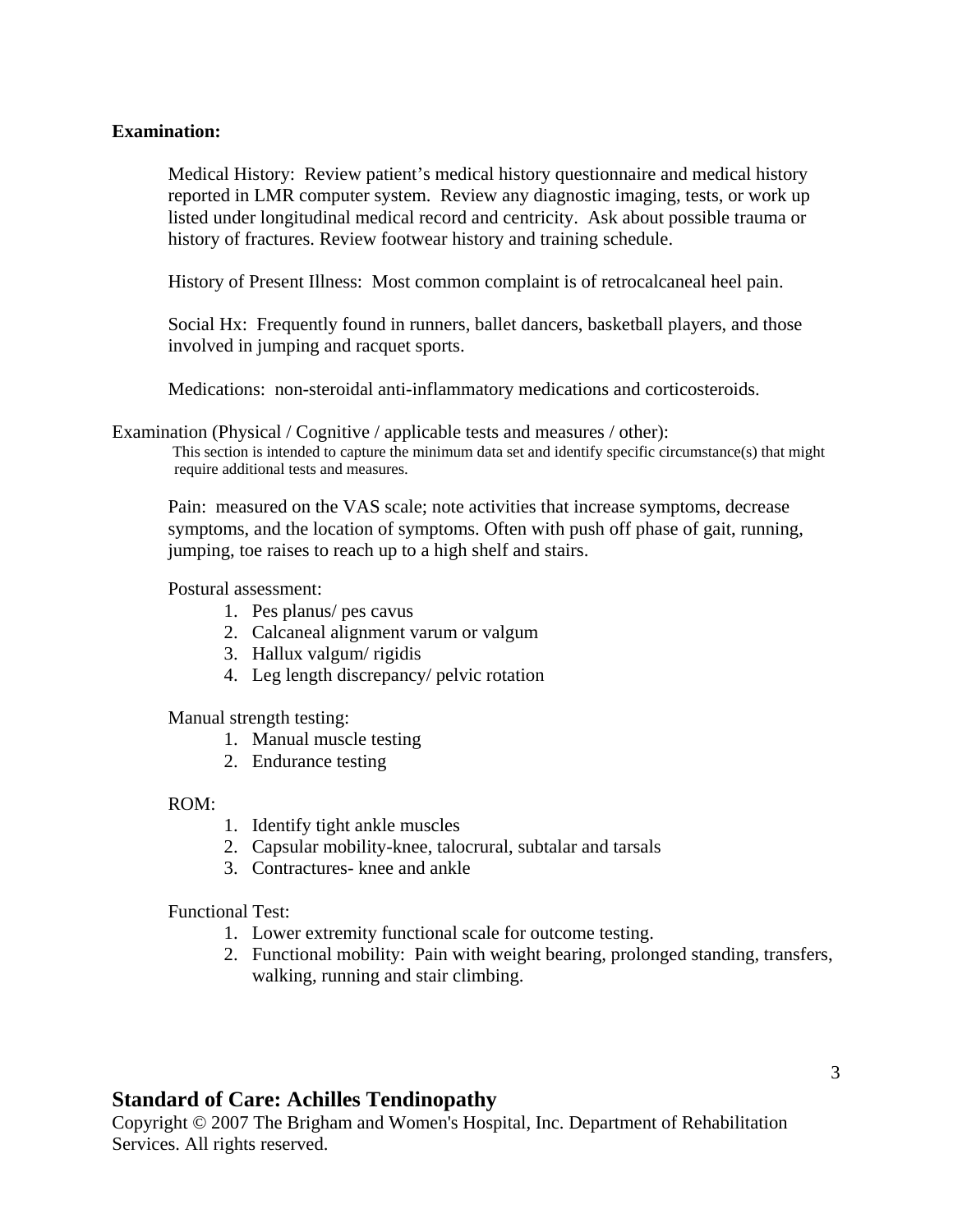Gait:

- 1. Biomechanical assessment of walking and running gait
- 2. Assistive device assessment if antalgic

Balance: assessment. See department guidelines

Proprioception: assessment. See department guidelines

Palpation:

- 1. Calcaneal spur
- 2. Achilles tendon
- 3. Hagland's deformity
- 4. Distal pulses

## **Differential Diagnosis** (if applicable):<sup>2</sup>

- 1. Achilles tendon rupture
- 2. Achilles tendon partial tear
- 3. Rupture or inflammation of other tendons such as posterior tibialis, flexor hallucis longus, plantaris, or flexor digitorum longus
- 4. Fracture (i.e. Calcaneal stress fx)
- 5. Subcalcaneal bursitis-pain will be anterior to the tendon and superior to the insertion on the calcaneous
- 6. Haglands's deformity (prominent superior turberosity of the calcaneus)
- 7. Plantar fasciitis
- 8. Calcaneal periostitis/calcaneal apophysitis
- 9. Tarsal tunnel syndrome
- 10. Medial calcaneal nerve entrapment
- 11. Sural nerve entrapment- SLR with DF and inversion- Pain lateral foot alongside Achilles tendon
- 12. Seronegative spondyloarthropathies (i.e. Ankylosing spondylitis, Reiter's syndrome, Ulcerative colitis, Crohn's disease).
- 13. Compartment syndrome
- 14. Osteonecrosis
- 15. Osteoarthritis
- 16. Tumor- of the tendon
- 17. Spinal involvement/Lumbosacral radiculopathy-
- 18. Infection-TB

## **Standard of Care: Achilles Tendinopathy**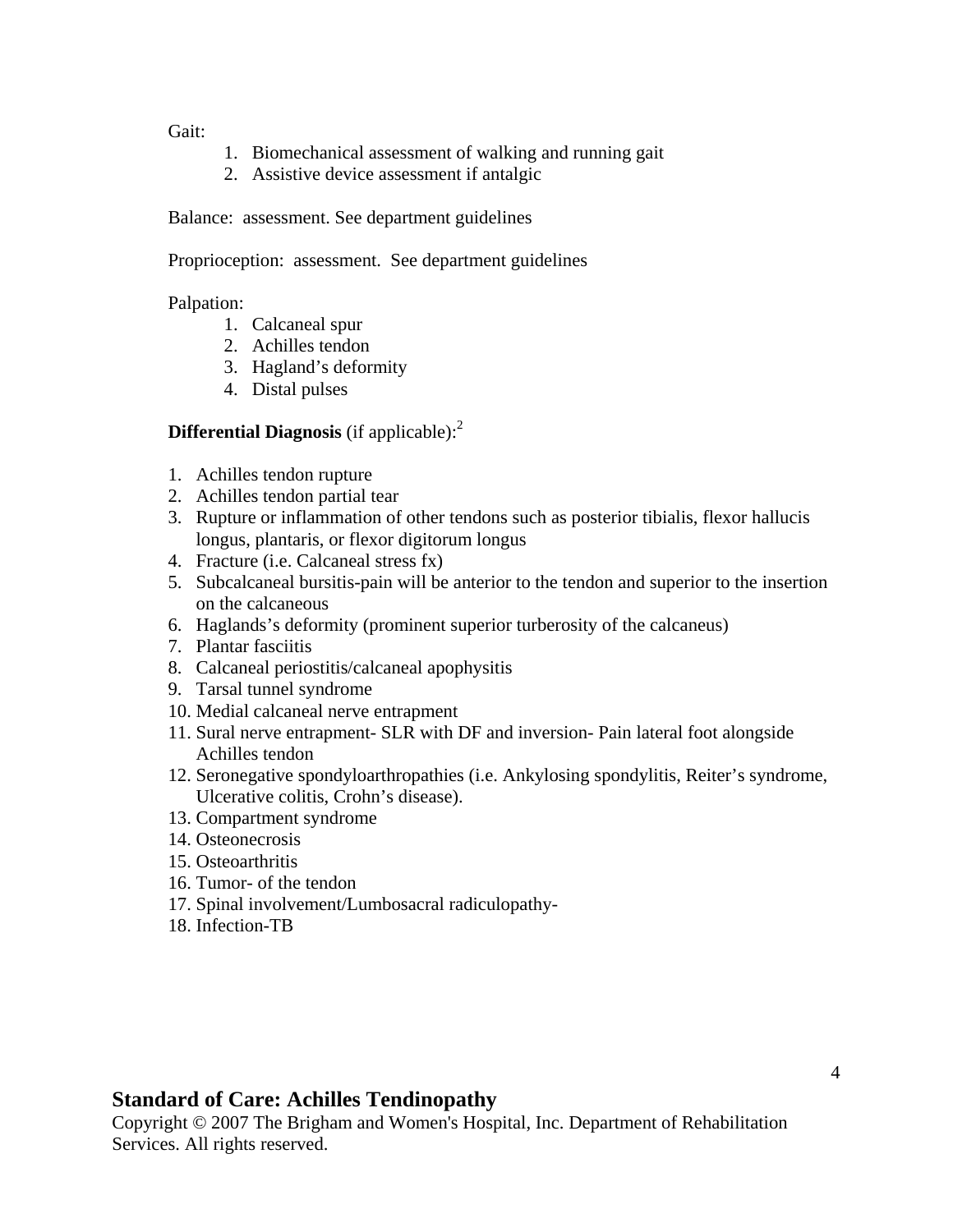### **Evaluation / Assessment:**

Establish Diagnosis and Need for Skilled Services

Problem List (Identify Impairment(s) and/ or dysfunction(s)) Impaired ROM Impaired Strength Impaired Gait Impaired Joint play Impaired Knowledge Impaired Functional Mobility Increased Pain

### Prognosis

Typically acute Achilles tendonitis is highly reversible and the prognosis is excellent. Achilles tendinosis is also very treatable but typically takes a longer period of time to become a symptomatic.

Goals (with measurable parameters and with specific timelines)

- 1. Decrease pain or independent self-pain management
- 2. Increase ROM
- 3. Increase strength
- 4. Maximize gait
- 5. Maximize function
- 6. Improve balance
- 7. Independence with home exercise program
- 8. Return to sport or premorbid activity level

Age Specific Considerations

Achilles tendon disorders are more common in older athletes than young athletes (teenagers and child athletes).

### **Treatment Planning / Interventions**

| <b>Established Pathway</b>  | Yes, see attached. | $\underline{X}$ . No |
|-----------------------------|--------------------|----------------------|
| <b>Established Protocol</b> | Yes, see attached. | X No                 |

 Interventions most commonly used for this case type/diagnosis. This section is intended to capture the most commonly used interventions for this case type/diagnosis. It is not intended to be either inclusive or exclusive of appropriate interventions.

## **Standard of Care: Achilles Tendinopathy**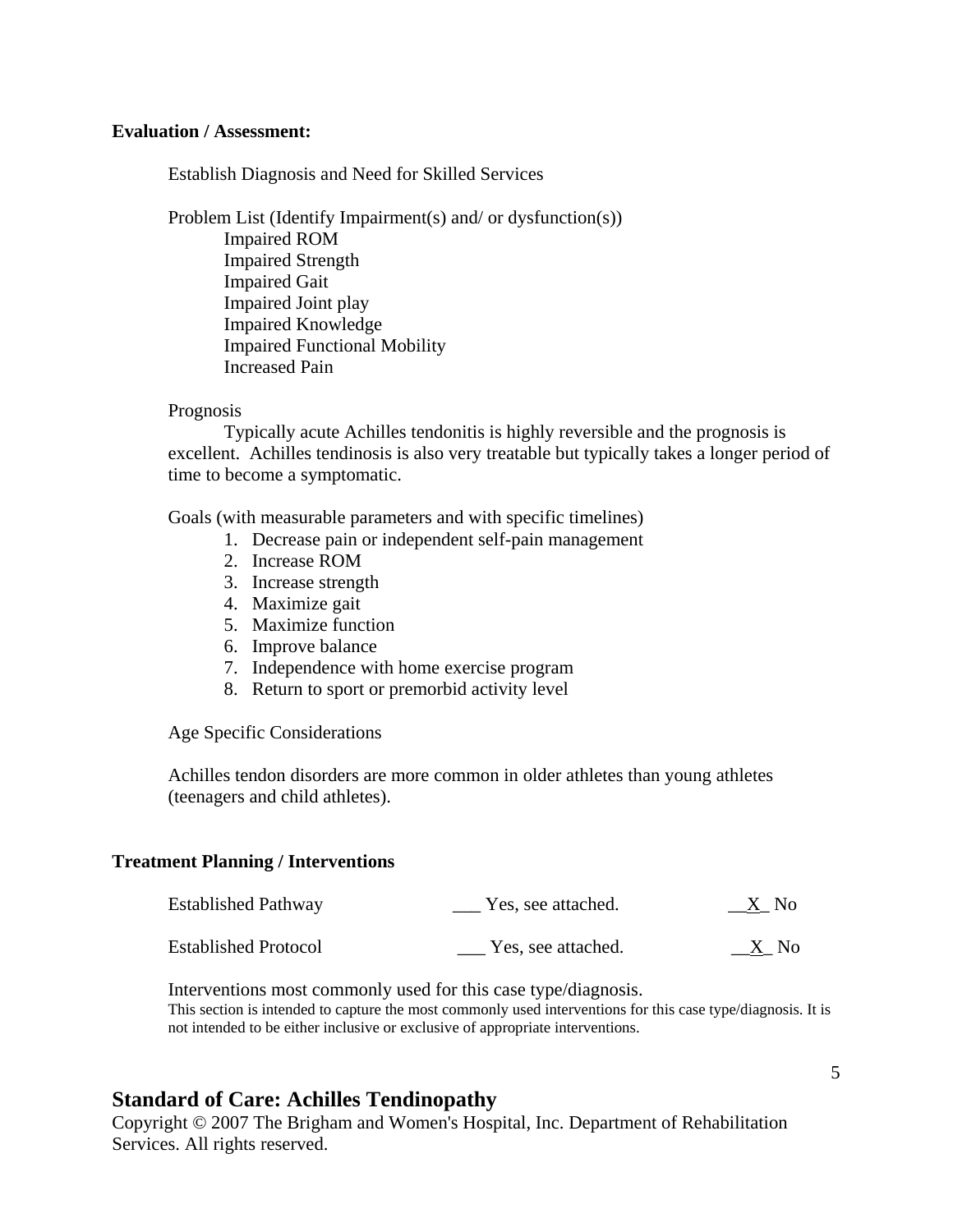Treatment planning involves identifying and eliminating all extrinsic factors, estimating the stage of healing, then starting a tensile loading program.<sup>2</sup>

Acute:

|            | 1) Protection: Unloading of the tendon with a heel lift 12-15mm or taping<br>into plantar flexion, using assistive devices for non-weight bearing to<br>weight bearing as tolerated gait |
|------------|------------------------------------------------------------------------------------------------------------------------------------------------------------------------------------------|
|            | 2) Modalities to control inflammation: ice, ultrasound (pulsed or<br>phonophoresis), iontophoresis, galvanic stimulation (see protocols)                                                 |
|            | 3) Early exercise- non-weight bearing-swimming, bike, stretches and<br><b>ROM</b>                                                                                                        |
|            | 4) Soft tissue mobilization                                                                                                                                                              |
|            | 5) Patient education- activity modification to prevent re injury                                                                                                                         |
| Sub Acute: |                                                                                                                                                                                          |
|            | 1) Joint mobilization                                                                                                                                                                    |
|            | 2) Muscle strengthening and stretching                                                                                                                                                   |
|            | 3) Proprioception exercises                                                                                                                                                              |
|            | 4) Functional mobility encouraging full weight bearing                                                                                                                                   |
|            | 5) Patient education, modalities and soft tissue mobilization may<br>continue.                                                                                                           |
|            | 4) Orthotic fabrication if needed                                                                                                                                                        |
| Chronic:   |                                                                                                                                                                                          |
|            | 1) Ice may continue if new exercise causes acute inflammation and pain                                                                                                                   |
|            | 2) Joint mobilization                                                                                                                                                                    |
|            | 3) Cross friction massage                                                                                                                                                                |
|            |                                                                                                                                                                                          |

- 4) Muscle stretching- in Subtalar joint neutral
- 5) Strengthening program with progression to eccentric program and use of a step
- 6) Resumption of sports or recreational activities

Basic Exercise Principles:

Specificity of training, maximal loading and progression of loading should be followed when developing an exercise regime. All exercises should be modified to limit and or avoid pain. It should be noted, that in the chronic phase, eccentric training and cross-friction massage might cause initial increase in pain and or irritation. 2

Frequency & Duration 1-2x/wk for 4-6 weeks up to 12 weeks

## **Standard of Care: Achilles Tendinopathy**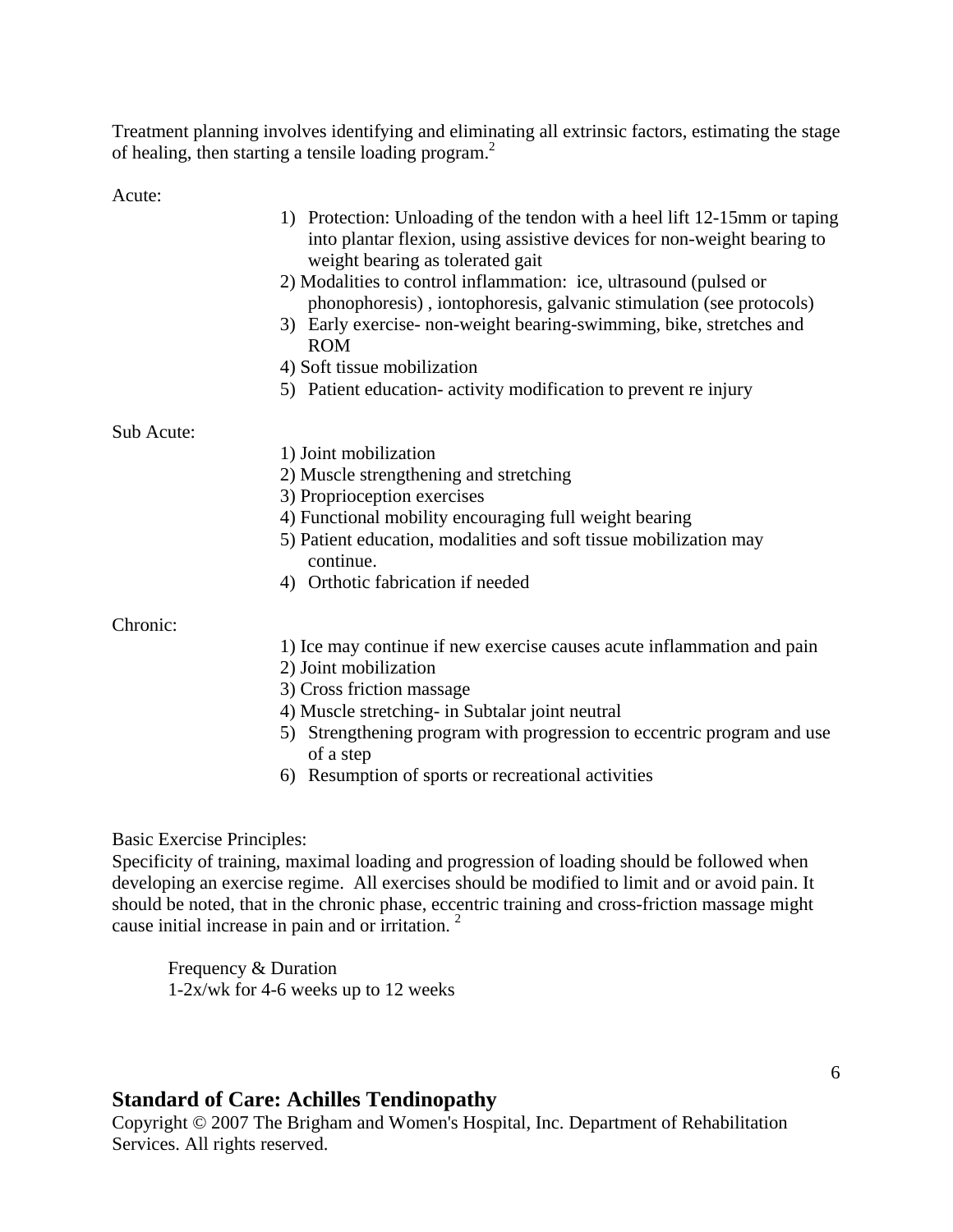Recommendations and referrals to other providers.

- 1. Orthopedist
- 2. Orthotist
- 3. Rheumatologist
- 4. Physiatrist

### **Re-evaluation / assessment**

Standard Time Frame Less than or equal to 30 days.

Other Possible Triggers A significant change in signs or symptoms. Fall or acute trauma.

### **Discharge Planning**

Commonly expected outcomes at discharge Independent self- pain management. Independent functional mobility. Independence with home exercise program. Return to sport or previous level of activity.

Transfer of Care (if applicable)

Pt will be referred back to physician if symptoms do not change, within the standard time frame or if all treatment options have been exhausted

 Patient's discharge instructions Continue home exercise program. If symptoms return, call clinic or physician.

### **References**

<sup>1</sup>Chazan IM. Achilles Tendinitis Part I: Anatomy, Histology, Classification, Etiology, and Pathomechanics. *The Journal of Manual & Manipulative Therapy*. 1998 ; 6:63-69.

<sup>2</sup>Chazan IM. Achilles Tendinitis Part II: Clinical Examination, Differential Diagnosis, and Approaches to Management*. The Journal of Manual & Manipulative Therapy*. 1998; 6:70-77

3 Cook, Jill, PT.,Ph.D., Khan, Karim, M.D., Ph.D., Overuse Tendinosis, Not Tendinitis *The Physician and Sportsmedicine. 28 (6) : 31-46. 2000.* 

### **Standard of Care: Achilles Tendinopathy**